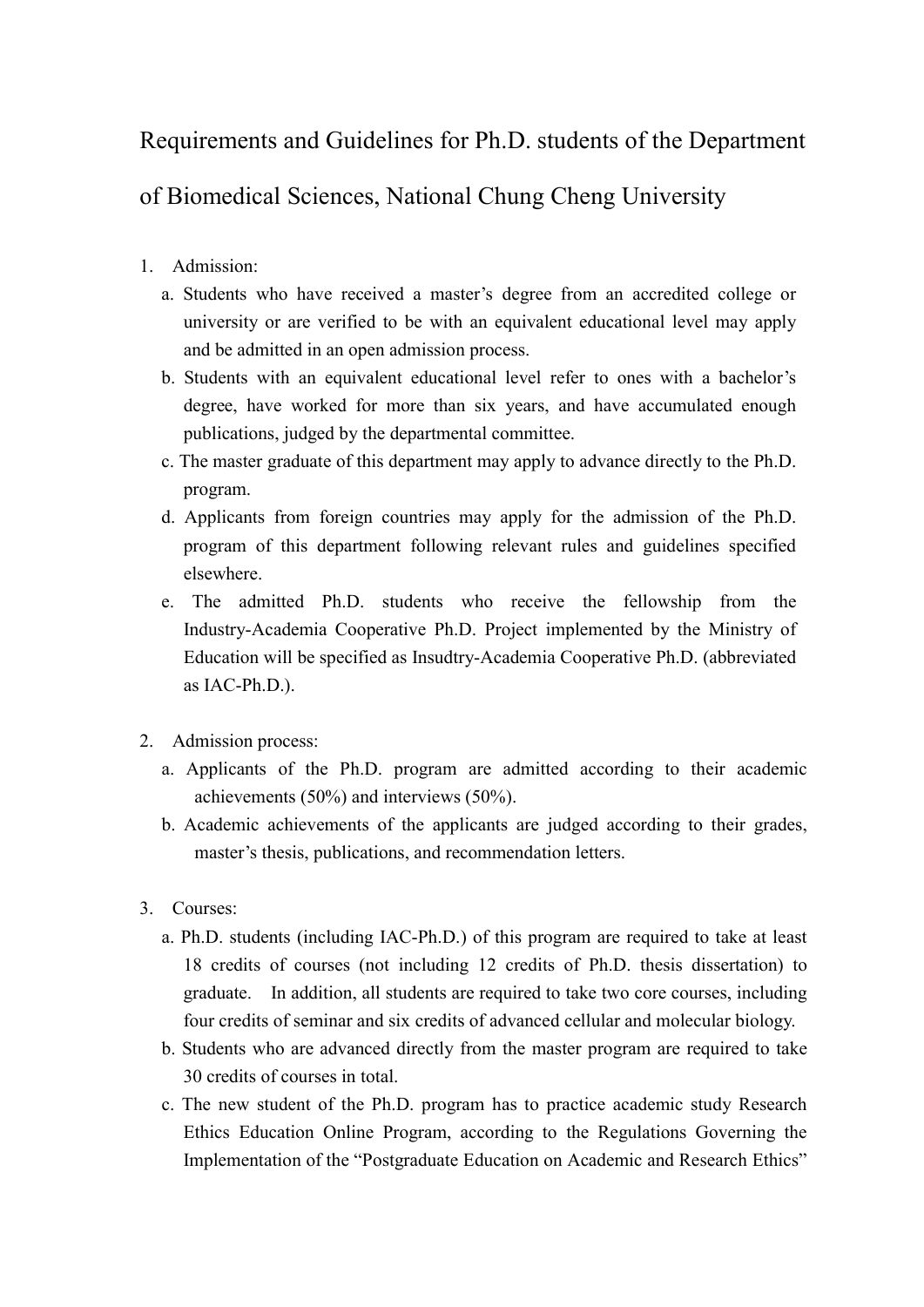Course at National Chung Cheng University, before the end of the first semester. Students must acquire the certificate from this program before applying for the degree exam.

- 4. Qualifying Examination:
	- a. Ph.D. students should determine their thesis advisor before the end of the first semester.
	- b. Ph.D. students should pass the qualifying examination within four years after their admission. If a student fails to pass the examination before the deadline, he or she will not be eligible to enroll in the following semester.
	- c. The qualifying examination including both written and oral components. Details are specified elsewhere.
- 5. Thesis progress report:
	- a. After passing the qualifying examination, Ph.D. candidates should report their research progress to their thesis advisory committees at least once a year and deliver a copy of the reports to the departmental committee.
	- b. A thesis advisory committee should consist of at least four faculty members (including the student's thesis advisor). The Thesis advisor of the student may select the members of the committee,
- 6. Ph.D. thesis examination:
	- a. After a Ph.D. candidate passes the qualifying examination, fulfills the course requirement, and completes his (or her) Ph.D. thesis that has been verified to be relevant to the field of Biomedical Sciences, he (or she) may apply to the office of academic affairs, with the recommendation of his (or her) thesis advisory committee, to conduct the Ph.D. thesis examination.
	- b. Students who have fulfilled any of the following requirements are deemed to have completed their Ph.D. thesis:
		- (1) publish at least two papers in journals that are recognized by SCI and with impact factors higher than 2.0 or ranked in the front 50% of any field.
		- (2) publish at least one paper in a journal that is recognized by SCI and with an impact factor higher than 5.0 or ranked in the front 20% of any field.
		- (3) accumulate enough research results that are approved by the departmental committee.
		- If the publications mentioned above are multi-authored, the thesis advisor should clarify that the student is the main contributor.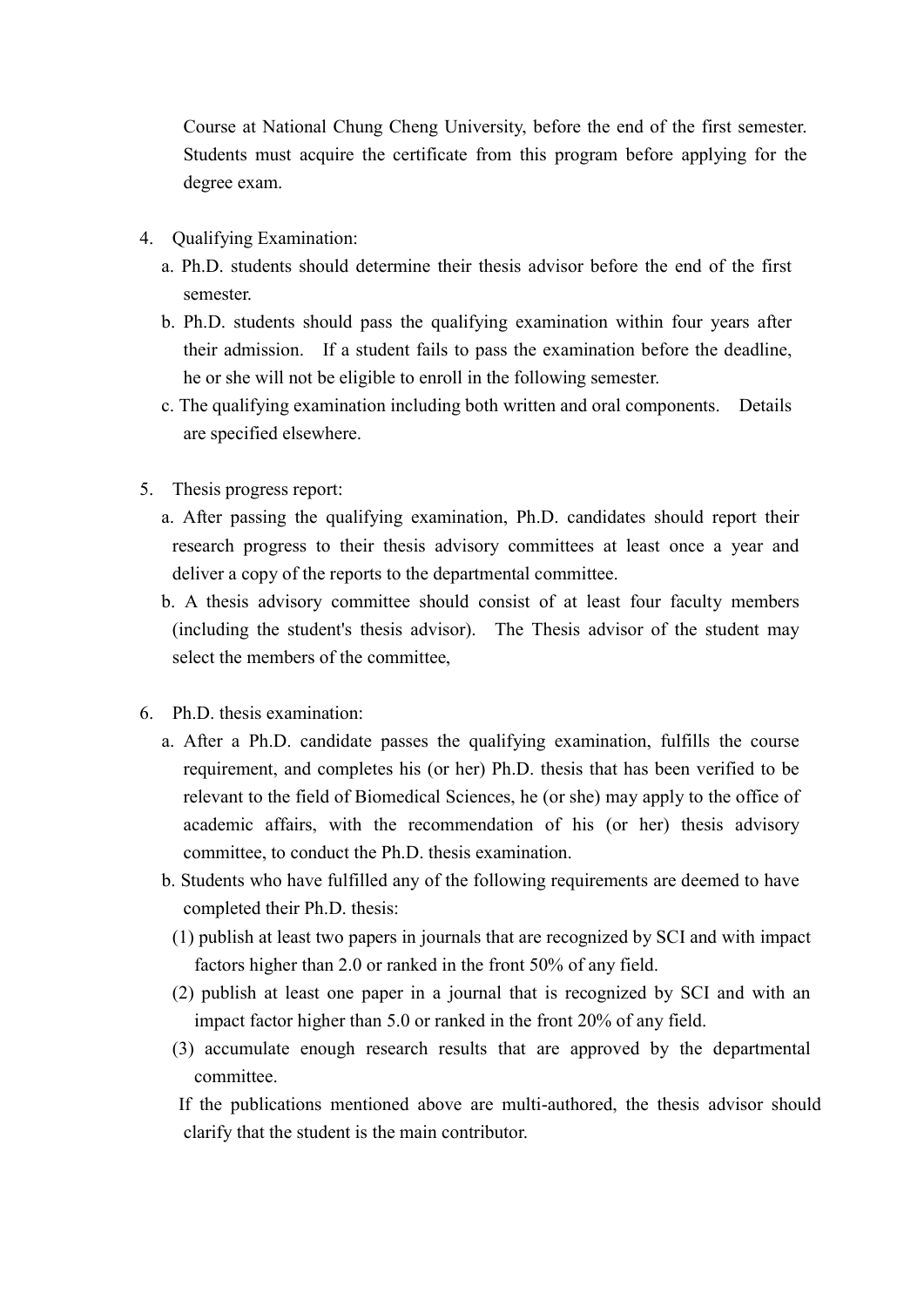Besides fulfilling the requirements above, IAC-Ph.D. students need to present their research results that are innovative and industry-related in the form of completing at least one of the following documents:

- (1) A copy of a patent application that has already been filed.
- (2) A formal Industry-Academia cooperation proposal.
- (3) A formal proposal to the Technology Development Programs (TDPs).
- (4) Two copies of the professional reports that are by the student together with the cooperative institute.
- c. Two weeks before the thesis examination, the student should deliver their properly formatted thesis to all the members of the thesis examination committee.
- d. The members of the thesis examination committee should be recommended by the thesis advisor and selected by the principal.
- e. The thesis examination committee should consist of 5 to 7 members from the relevant field. The thesis advisor is the designated member, and more than one-third of the committee members should be from other universities than ChungCheng university.
- f. The score of the thesis examination is graded by the committee anonymously. Students receive a score higher than 70 (including 70) pass the examination. However, students fail if they receive scores lower than 70 from more than one-third of the committee.
- g. A student who fails the thesis examination may apply to retake the examination within one year. If he (or she) fails for the second time, he (or) she will be asked to leave the university.
- h. If a student is found to plagiarize, once the thesis examination committee confirms the plagiarism, the student will be deemed failed and will be expelled from the university.
- 7. Others:
	- a. A Ph.D. student in this department should serve as a teaching assistant (TA) for at least one year within the first three years.
	- b. A Ph.D. student may not have other part-time or full-time jobs without the written approval from his (or her) thesis advisor and the chairman of the department.
	- c. After passing the qualifying examination, a Ph.D. candidate may be employed, with the recommendation of his (or her) thesis advisor, as a part-time lecturer according to the university regulation.